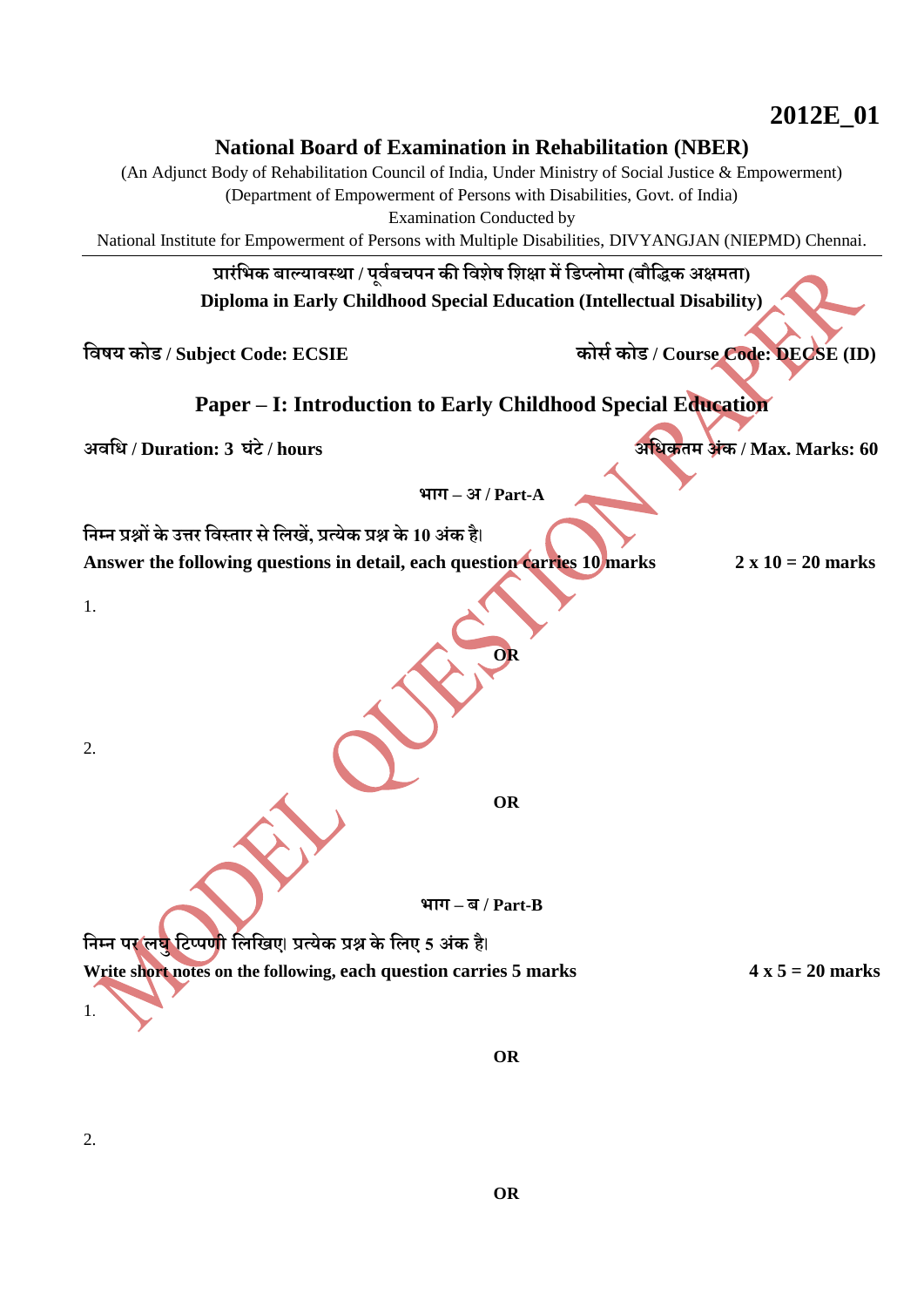| OR                                                                                       |                 |
|------------------------------------------------------------------------------------------|-----------------|
|                                                                                          |                 |
| 4.                                                                                       |                 |
| OR                                                                                       |                 |
|                                                                                          |                 |
|                                                                                          |                 |
| भाग $-$ ग / Part-C<br>खाली स्थान को भरिए; प्रत्येक प्रश्न के लिए 1 अंक है।               |                 |
| Fill in the blanks; each question carries 1 mark                                         | $5x1 = 5 Marks$ |
| $\mathbf{1}$ .                                                                           |                 |
| 2.                                                                                       |                 |
|                                                                                          |                 |
| 3.                                                                                       |                 |
| 4.                                                                                       |                 |
|                                                                                          |                 |
| 5.                                                                                       |                 |
|                                                                                          |                 |
| भाग $-\vec{\xi}$ / Part-D                                                                |                 |
| निम्नलिखित प्रश्नों के एक या दो वाक्यों में उत्तर दें; प्रत्येक प्रश्न के लिए 1 अंक है।  |                 |
| Answer th <mark>e</mark> following in one or two sentences; each question carries 1 mark | $5x1 = 5 marks$ |
|                                                                                          |                 |
| 2.                                                                                       |                 |
|                                                                                          |                 |
| 3.                                                                                       |                 |
| $\overline{4}$                                                                           |                 |

3.

5.